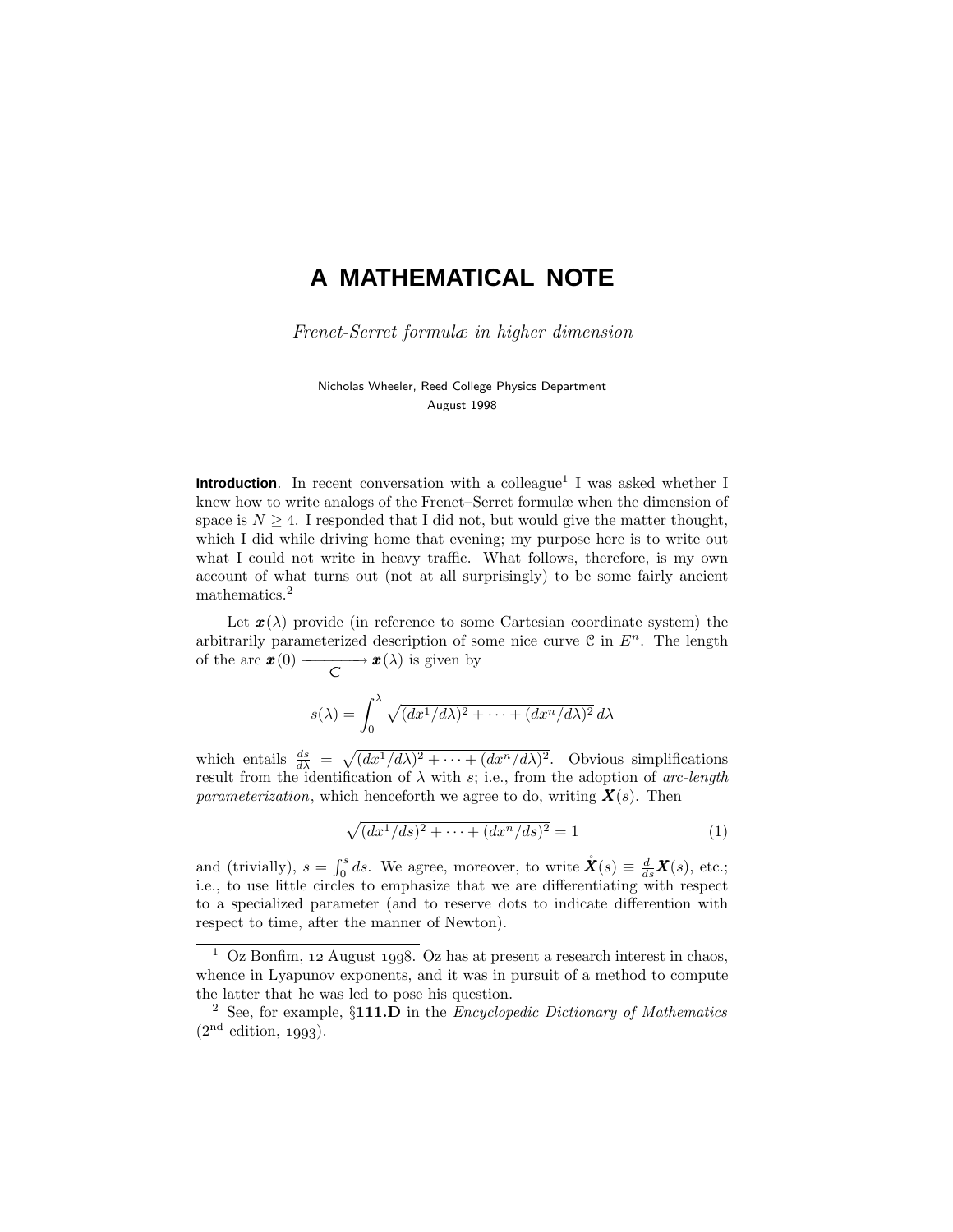# **2 A mathematical note**

# **1. Review of the 3-dimensional case**. We observe first that

$$
\mathbf{T}(s) \equiv \mathring{\mathbf{X}}(s) \quad \text{is tangent to } \mathcal{C} \text{ at } s \tag{2}
$$

and is, by (1)—i.e., by  $(ds)^2 = (dx^1)^2 + (dx^2)^2 + (dx^3)^2$ —a unit vector:

$$
T(s) \cdot T(s) = 1 \tag{3}
$$

Differentiation of the preceding equation teaches us that

$$
\mathring{T}(s) \equiv \kappa(s)\mathbf{U}(s) \quad \text{is } \perp \text{ to } \mathbf{T}(s)
$$
 (4)

where  $\boldsymbol{U}(s)$  is a unit vector:

$$
\boldsymbol{U}(s)\cdot\boldsymbol{T}(s) = 0 \quad \text{and} \quad \boldsymbol{U}(s)\cdot\boldsymbol{U}(s) = 1 \tag{5}
$$

 $U(s)$  describes the direction, and the  $\kappa(s)$  the magnitude, of the local *curvature* of C. Assume  $\kappa(s) \neq 0$  and define  $V(s) \equiv T(s) \times U(s)$  which serves to complete the construction of an orthonormal triad at each (non-straight) point *s* of C. Elementaryarguments lead to the conclusions that

$$
\mathring{\boldsymbol{U}}(s) = -\kappa(s)\boldsymbol{T}(s) - \tau(s)\boldsymbol{V}(s) \quad \text{and} \quad \mathring{\boldsymbol{V}}(s) = \tau(s)\boldsymbol{U}(s) \tag{6}
$$

where  $\tau(s)$  is the *torsion* of C at *s*. Briefly

$$
\begin{pmatrix} \mathring{T} \\ \mathring{U} \\ \mathring{V} \end{pmatrix} = \begin{pmatrix} 0 & \kappa & 0 \\ -\kappa & 0 & -\tau \\ 0 & \tau & 0 \end{pmatrix} \begin{pmatrix} T \\ U \\ V \end{pmatrix}
$$
(7)

which comprise the famous "Frenet-Serret formulae"  $(1847-1851)$ .

That is (at least what I have always taken to be) the standard line of argument.<sup>3</sup> I give now a variant which, as will emerge, is better adapted to dimensional generalization. We have

$$
T \cdot T = 1 \quad \Longrightarrow \quad \mathring{T} \perp T \tag{8}
$$

and, on the assumption that  $\kappa \equiv$  length of  $\mathbf{\hat{T}} \neq 0$ , introduce the unit vector

$$
\boldsymbol{U} \equiv \frac{1}{\kappa} \hat{\boldsymbol{T}} \tag{9}
$$

Now we have

$$
\boldsymbol{U} \cdot \boldsymbol{U} = 1 \quad \Longrightarrow \quad \overset{\circ}{\boldsymbol{U}} \perp \boldsymbol{U} \tag{10}
$$

<sup>3</sup> See §4 of Geometrical Mechanics: Remarks Commemorative of Heinrich  $Hertz$  (1994) for an earlier account of this same topic.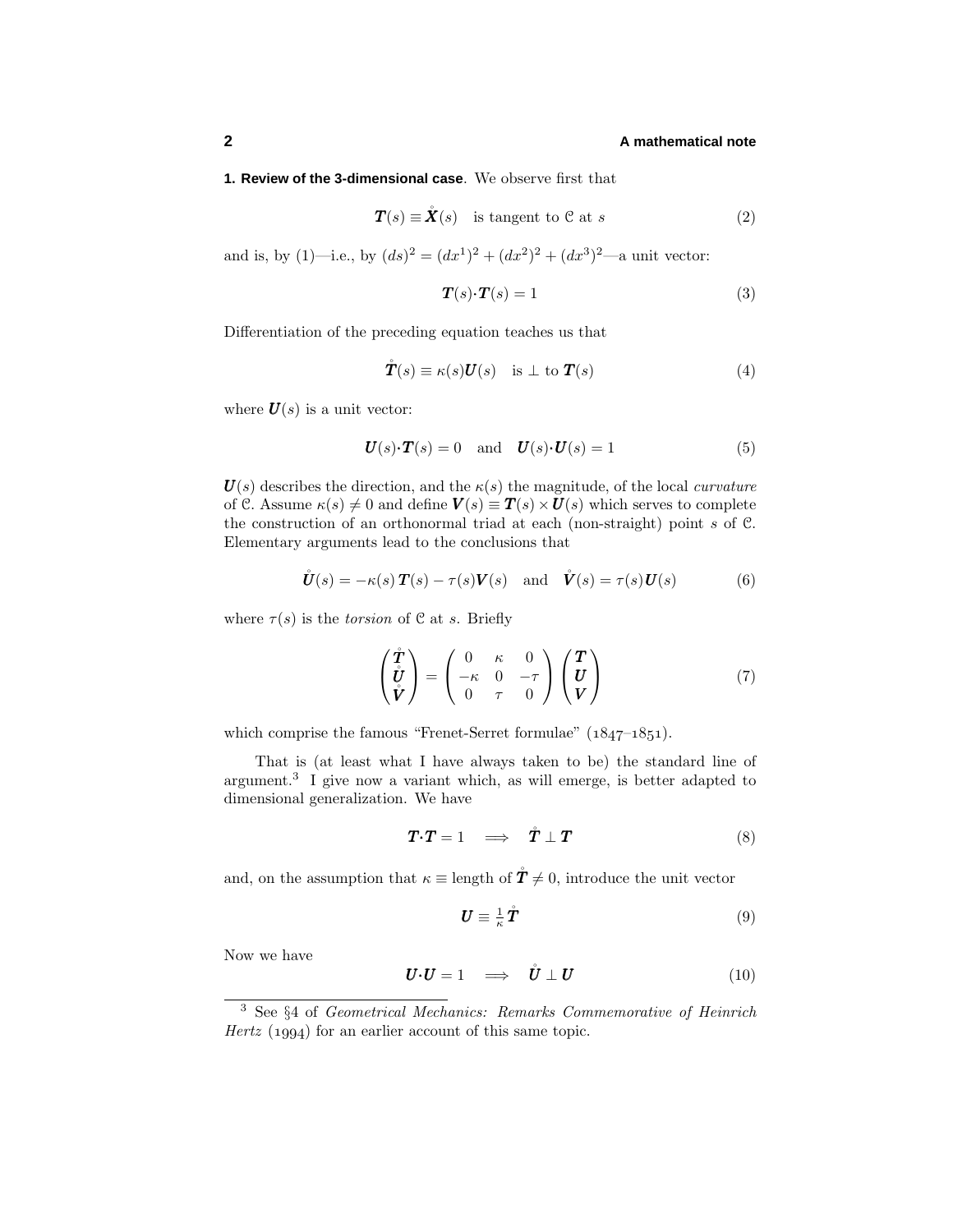# **The 3-dimensional situation 3**

Noting that  $\mathring{U}$  is, however, (generally) *not* normal to  $T$ , we appropriate the Gram-Schmidt orthogonalization techinque to write

$$
\mathbf{V} \equiv -\frac{\mathbf{\hat{U}} - (\mathbf{\hat{U}} \cdot \mathbf{T}) \mathbf{T}}{\text{length, call it } \tau}
$$
(11)

where the overall sign has been introduced to achieve compliance with the chiarality convention implicit in  $V = T \times U$ . By differentiation of  $(U, T) = 0$ we have  $(\mathring{\boldsymbol{U}}, \boldsymbol{T}) = -\kappa$ , so we recover

$$
\mathring{\boldsymbol{U}} = -\kappa \boldsymbol{T} - \tau \boldsymbol{V} \tag{12}
$$

 $(T, U, V)$ <sub>s</sub> is, by construction, an orthonormal triad, so we are assured that

$$
\bm{V}=\pm(\bm{T}\times\bm{U})
$$

and from this (together with results already in hand) it follows readily that  $\mathbf{V} = \pm \tau \mathbf{U}$ , but to resolve the sign ambiguity one must work a bit. I adopt, therefore, an alternative (and more readilygeneralizable) line of argument: I write

$$
\mathring{V} = (\mathring{V} \cdot T)T + (\mathring{V} \cdot U)U + (\mathring{V} \cdot V)V
$$

which upon integration by  $parts<sup>4</sup>$  becomes

$$
= -( \bm{V}{\cdot }\mathring{\bm{T}})\bm{T} - (\bm{V}{\cdot }\mathring{\bm{U}})\bm{U}
$$

and with assistance from (9) and (12) obtain

$$
= -\kappa(\boldsymbol{V}\boldsymbol{\cdot}\boldsymbol{U})\boldsymbol{T} + \big\{\kappa(\boldsymbol{V}\boldsymbol{\cdot}\boldsymbol{T}) + \tau(\boldsymbol{V}\boldsymbol{\cdot}\boldsymbol{V})\ \big\}\boldsymbol{U}
$$

Orthonormalitycan now be invoked to yield

$$
= \tau \mathbf{U} \tag{13}
$$

We have resolved the sign ambiguity (i.e., we have recovered  $V = T \times U$ ) and have reproduced the Frenet-Serret formulæ (7).

The orthonormal pair  $\{U, V\}$  provide a specialized basis—the "Frenet" basis"—in the plane which stands (like the Dutch gentleman's collar in a Rembrandt) normal to C at *s*. The orthonormal triple  $\{T, U, V\}$  provides a similarly specialized decoration of  $C$ ; for an *arbitrary* orthonormal frame decoration one expects to have

$$
\begin{pmatrix}\nT \\
U \\
V\n\end{pmatrix}_{s+ds} = \mathbb{R}(s) \begin{pmatrix}\nT \\
U \\
V\n\end{pmatrix}_s
$$
\n
$$
\mathbb{R} = \mathbb{I} + \begin{pmatrix}\n0 & +\omega_3 & -\omega_2 \\
-\omega_3 & 0 & +\omega_1 \\
+\omega_2 & -\omega_1 & 0\n\end{pmatrix} \text{ : infinitesimal rotation matrix}
$$

<sup>&</sup>lt;sup>4</sup> No integrals are actually present, but I use  $V \cdot T = 0 \implies \mathring{V} \cdot T = -V \cdot \mathring{T}$ , which is an instance of the identity that lies at the heart of the integration by parts technique.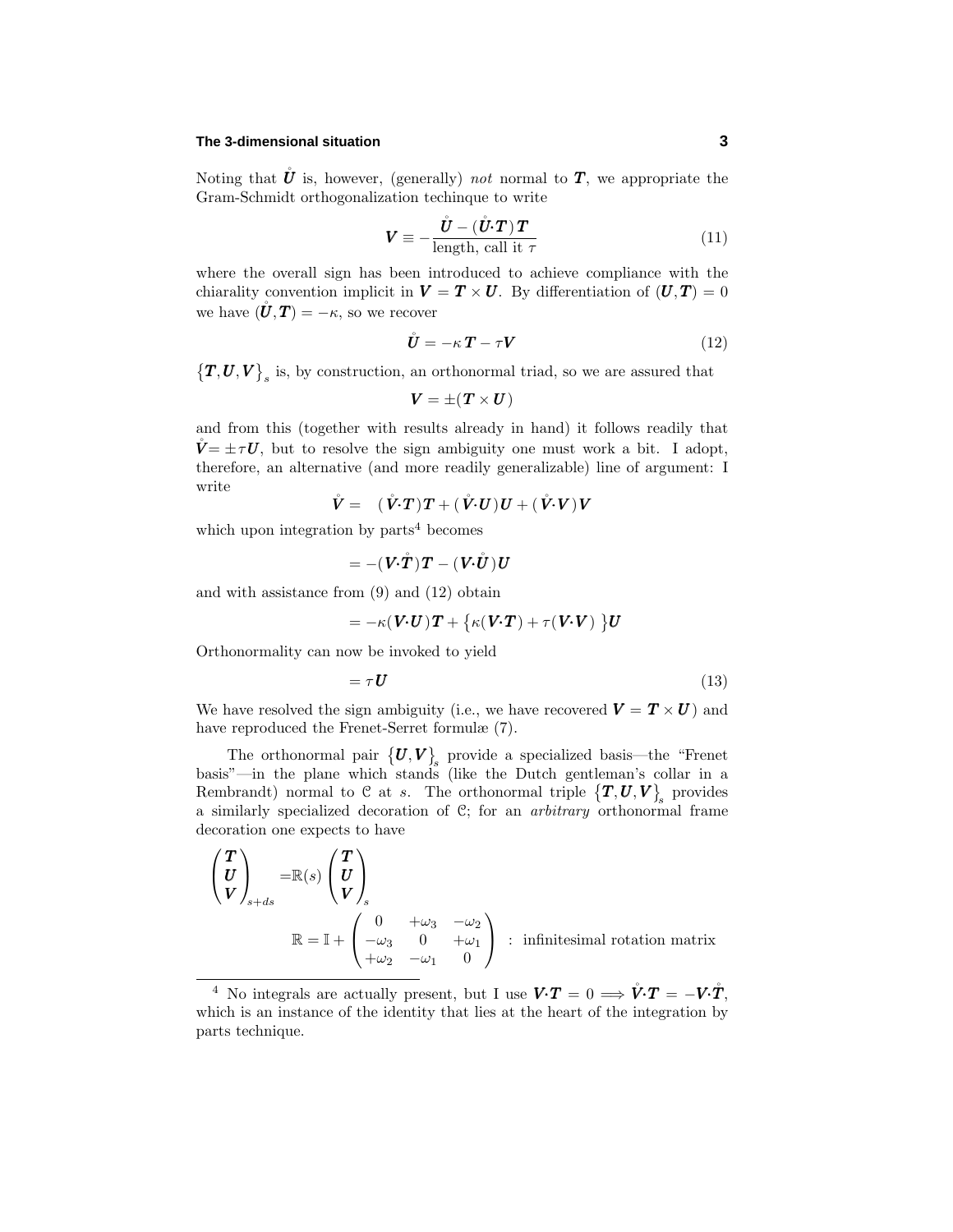#### **4 A mathematical note**

giving

$$
\begin{pmatrix} \mathring{T} \\ \mathring{U} \\ \mathring{V} \end{pmatrix} = \begin{pmatrix} 0 & +\omega_3 & -\omega_2 \\ -\omega_3 & 0 & +\omega_1 \\ +\omega_2 & -\omega_1 & 0 \end{pmatrix} \begin{pmatrix} T \\ U \\ V \end{pmatrix}
$$

Comparison with  $(7)$  shows that Frenet & Serret have, by their specialized procedure, arranged to kill  $\omega_2$  and to assign direct geometrical interpretations to  $\omega_1$  (negative of the "torsion") and  $\omega_3$  ("curvature").

**2. 4-dimensional theory**. The essential plan of attack is unchanged: from

$$
\left(\frac{d}{ds}\right)^1 X, \quad \left(\frac{d}{ds}\right)^2 X, \quad \left(\frac{d}{ds}\right)^3 X, \quad \left(\frac{d}{ds}\right)^4 X
$$

—taken in that order—we use Gram–Schmidt orthogonalization to erect at each point *s* of  $C \in E^4$  an orthonormal tetrad  $\{T, U, V, W\}$ , and then look to the structure forced upon the antisymmetric matrix A which enters into the "generalized Frenet–Serret equation"

$$
\begin{pmatrix}\n\mathring{T} \\
\mathring{V} \\
\mathring{V} \\
\mathring{W}\n\end{pmatrix} = \mathbb{A} \begin{pmatrix}\nT \\
U \\
V \\
W\n\end{pmatrix}
$$

But the cross product—which we have learned to do without already in  $E^3$  will not be available as a resource in  $E<sup>4</sup>$ , and the algebra will motivate a couple of small adjustments.

We begin as before, introducing

$$
\boldsymbol{T}(s) \equiv \mathring{\boldsymbol{X}}(s) \quad : \quad \text{unit vector tangent to } \mathcal{C} \text{ at } s
$$

Then we introduce

$$
\boldsymbol{U} \equiv \frac{\boldsymbol{\mathring{T}}}{\text{length, call it } \kappa_1} \quad \text{giving} \quad \boldsymbol{\mathring{T}} = \kappa_1 \boldsymbol{U}
$$

and<sup>5</sup>

$$
\mathbf{V} \equiv \frac{\mathbf{\mathring{U}} - (\mathbf{\mathring{U}} \cdot \mathbf{T}) \mathbf{T}}{\text{length, call it } \kappa_2} \quad \text{giving} \quad \mathbf{\mathring{U}} = -\kappa_1 \mathbf{T} + \kappa_2 \mathbf{V}
$$

Only on this point do we encounter new details (though the pattern of the argument remains unchanged); we introduce

$$
W \equiv \frac{\mathring{V} - (\mathring{V} \cdot T) T - (\mathring{V} \cdot U) U}{\text{length, call it } \kappa_3}
$$

 $\frac{5}{5}$  Here we drop the leading minus sign from (11), since it has lost its former reason for being. And in place of  $\tau$  we now write  $\kappa_2$ ; "torsion" has become what differential geometers call the "2<sup>nd</sup> curvature."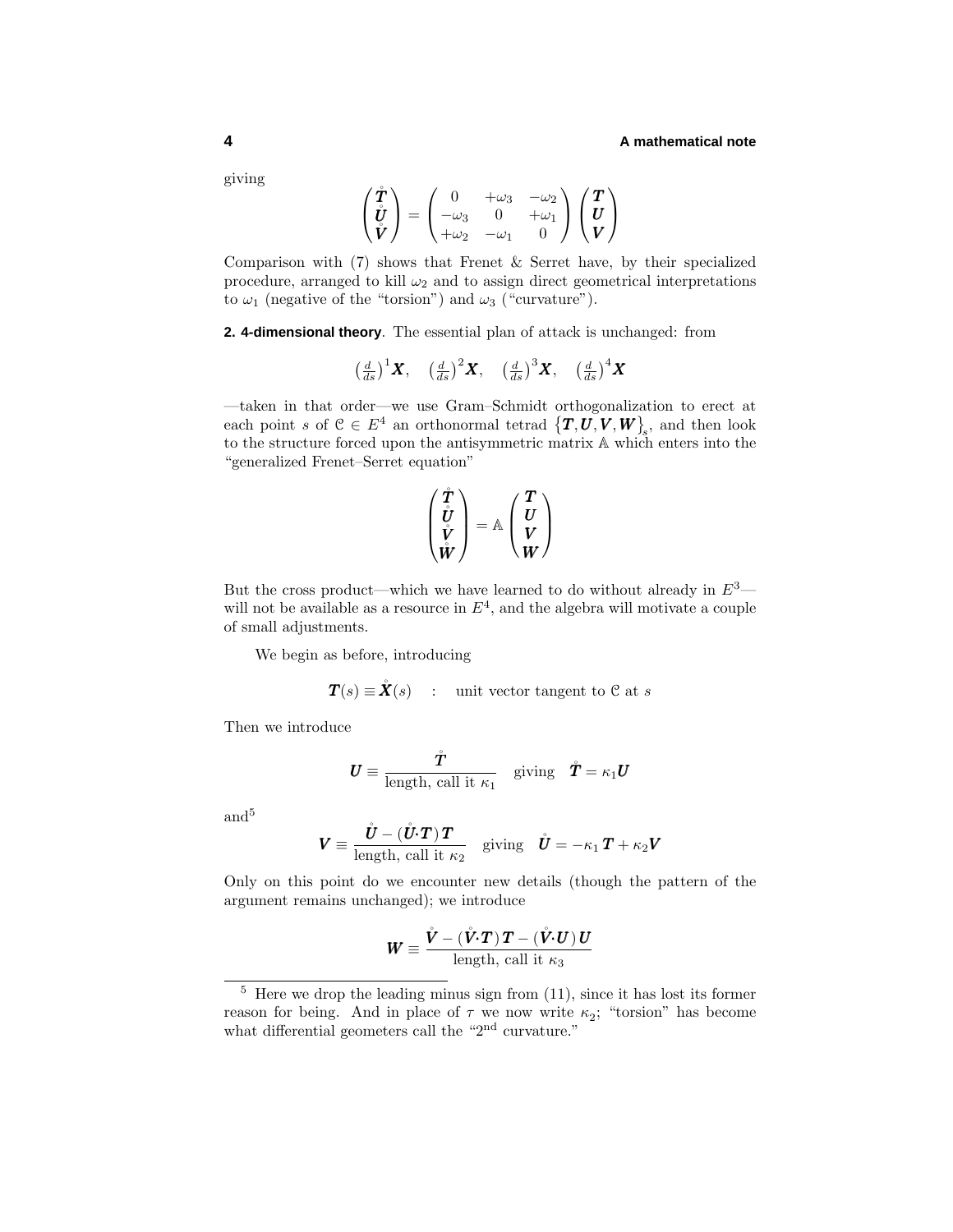#### **The general case 5**

 $\mathbf{g}$ iving  $\mathbf{\dot{V}} = (\mathbf{\dot{V}} \cdot \mathbf{T}) \mathbf{T} + (\mathbf{\dot{V}} \cdot \mathbf{U}) \mathbf{U} + \kappa_3 \mathbf{W}$ . But

$$
\mathring{V} \cdot T = -V \cdot \mathring{T} = -\kappa_1 (V \cdot U) = 0
$$
  

$$
\mathring{V} \cdot U = -V \cdot \mathring{U} = +\kappa_1 (V \cdot T) - \kappa_2 (V \cdot V) = -\kappa_2
$$

so we have

$$
\mathring{\boldsymbol{V}}=-\kappa_2\boldsymbol{U}+\kappa_3\boldsymbol{W}
$$

Finally we write

$$
\begin{aligned}\n\mathring{\boldsymbol{W}} &= \quad (\mathring{\boldsymbol{W}} \cdot \boldsymbol{T}) \boldsymbol{T} + (\mathring{\boldsymbol{W}} \cdot \boldsymbol{U}) \boldsymbol{U} + (\mathring{\boldsymbol{W}} \cdot \boldsymbol{V}) \boldsymbol{V} + (\mathring{\boldsymbol{W}} \cdot \boldsymbol{W}) \boldsymbol{W} \\
&= -(\boldsymbol{W} \cdot \mathring{\boldsymbol{T}}) \boldsymbol{T} - (\boldsymbol{W} \cdot \mathring{\boldsymbol{U}}) \boldsymbol{U} - (\boldsymbol{W} \cdot \mathring{\boldsymbol{V}}) \boldsymbol{V} \\
&= -\kappa_1 (\boldsymbol{W} \cdot \boldsymbol{U}) \boldsymbol{T} + \{ \kappa_1 (\boldsymbol{W} \cdot \boldsymbol{T}) - \kappa_2 (\boldsymbol{W} \cdot \boldsymbol{V}) \} \boldsymbol{U} \\
&+ \{ \kappa_2 (\boldsymbol{W} \cdot \boldsymbol{U}) - \kappa_3 (\boldsymbol{W} \cdot \boldsymbol{W}) \} \boldsymbol{V}\n\end{aligned}
$$

to (by orthonormality) obtain

$$
\mathring{\boldsymbol{W}}=-\kappa_3\boldsymbol{V}
$$

Pulling these results together, we have

$$
\begin{pmatrix} \mathring{T} \\ \mathring{U} \\ \mathring{V} \\ \mathring{W} \end{pmatrix} = \begin{pmatrix} 0 & \kappa_1 & 0 & 0 \\ -\kappa_1 & 0 & \kappa_2 & 0 \\ 0 & -\kappa_2 & 0 & \kappa_3 \\ 0 & 0 & -\kappa_3 & 0 \end{pmatrix} \begin{pmatrix} T \\ U \\ V \\ W \end{pmatrix}
$$
(14)

When, in this enlarged setting, differential geometers speak of the "torsion" of C they allude to the "last curvature" (else to its negative):  $\tau \equiv \kappa_3$ .

**3. The general case**. The *n*-dimensional analog of (14) is obvious. The equations

$$
\kappa_i = \kappa_i(s) \qquad i = 1, 2, \dots, n-1
$$

are called the "natural equations" of  $C \in E<sup>n</sup>$ . The natural equations permit one to write—and in principle to solve—the Frenet–Serret equation (14), and by integration of  $T(s)$  to reconstruct the functions  $X(s)$  that describe the curve. Initial value data

$$
\{ \bm{X}(0), \bm{T}(0), \bm{U}(0), \bm{V}(0), \bm{W}(0), \dots \}
$$

remains specifiable: diverse curves support the same natural equations. The so-called "fundamental theorem of the theory of curves" states that any such curve can be brought into coincidence with any other by a Euclidean motion (combination of translation and rotation).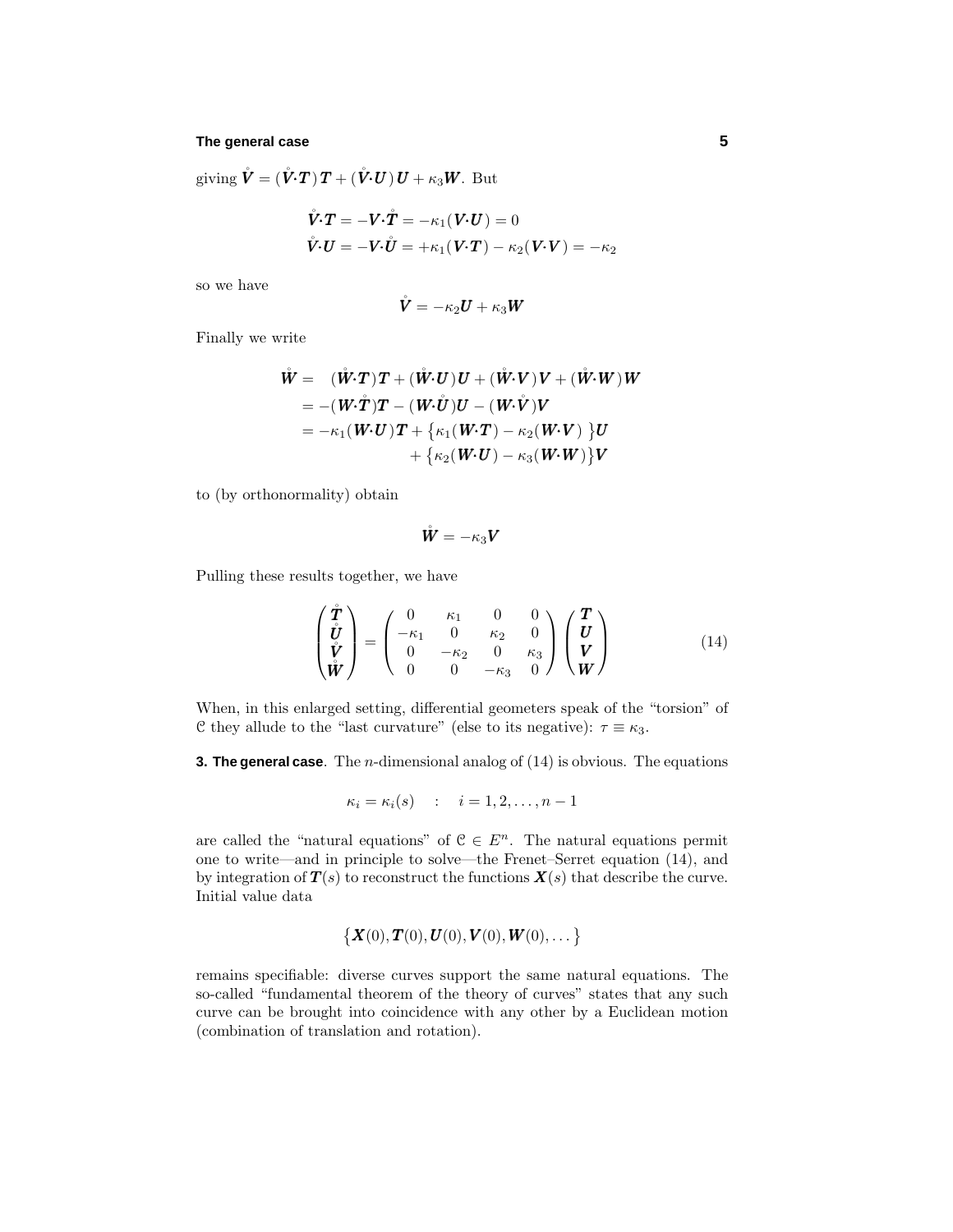Frenet–Serret theory pertains only at points on  $C$  at which the vectors  $\{X(s), T(s), U(s), V(s), W(s), \ldots\}$  are linearly independent; i.e., at points where the Wronskian

$$
\begin{vmatrix} T_1 & T_2 & T_3 & T_4 & \dots \\ U_1 & U_2 & U_3 & U_4 & \dots \\ V_1 & V_2 & V_3 & V_4 & \dots \\ W_1 & W_2 & W_3 & W_4 & \dots \\ \vdots & \vdots & \vdots & \vdots & \ddots \end{vmatrix} \neq 0
$$

At points where this condition is violated the curve is contained within a subspace of  $E^n$ , and in retracing our steps we find ourselves forced to "divide" byzero."

In decorating C with an *s*-parameterized family of orthonormal frames (of specialized design) we have in effect decorated  $C$  with a family  $\mathbb{R}(s)$  of rotation matrices—and, latently, with all that entails. In  $E<sup>3</sup>$  every  $\mathcal C$  supports in particular all the familiar spinor apparatus  $(SU(2)$  representation of  $O(3)$ ).

Direct physical embodiment of the Frenet–Serret triad  $\{T(s), U(s), V(s)\}$ is provided bythe subject matter of what used to be called the "theoryof elastica," which was created by Euler more than a century before Frenet and Serret took up their respective pens, and was probably known to them. Hold one end of a length of carpenter's tape<sup>6</sup> in one hand, the opposite end in the other; the centerline traces a curve (on which  $s$  is conveniently marked out),  $T(s)$  lies tangent to the curve, and the meanings of  $U(s)$  and  $V(s)$  are equally obvious. Kirchhoff noticed in  $1858$  that the static figure  $\mathbb{R}(s)$  of such a tape can be read as a kind of "diagram" of the motion  $\mathbb{R}(t)$  of a top, at least in cases where the top moves subject to the side condition

 $\omega_2(t) = 0$  at all times

Kirchhoff appears, by the way, to have had a special interest in the theory of tops, and did the work to which I have referred while the Frenet–Serret formulæ still had the status of "recent discoveries."<sup>7</sup>

Because  $T(s)$  lies everywhere tangent to C (which can be recovered by an integration procedure), it is perhaps well to take explicit note of the fact that the Frenet–Serret construction draws only upon the differential geometry of the curve itself , not upon the notions (borrowed from the geometryof the enveloping space) which give rise to the concept of "parallel transport." It becomes, in this light, natural to contemplate a "Frenet–Serret theoryof curves (especially of geodesics) in curved space." Such a creation would be distinct

<sup>6</sup> Such tape is designed to be flexible with respect to the transverse axis, but semi-rigid with respect to the longitudinal axis.

<sup>7</sup> See Chapter 22 in A. Gray, Treatise on Gyrostatics & Rotational Motion  $(1918)$ ; A. E. Love, *Treatise on the Mathematical Theory of Elasticity*  $(1927)$ ; or ANALYTICAL METHODS OF PHYSICS  $(1981)$ , p.474.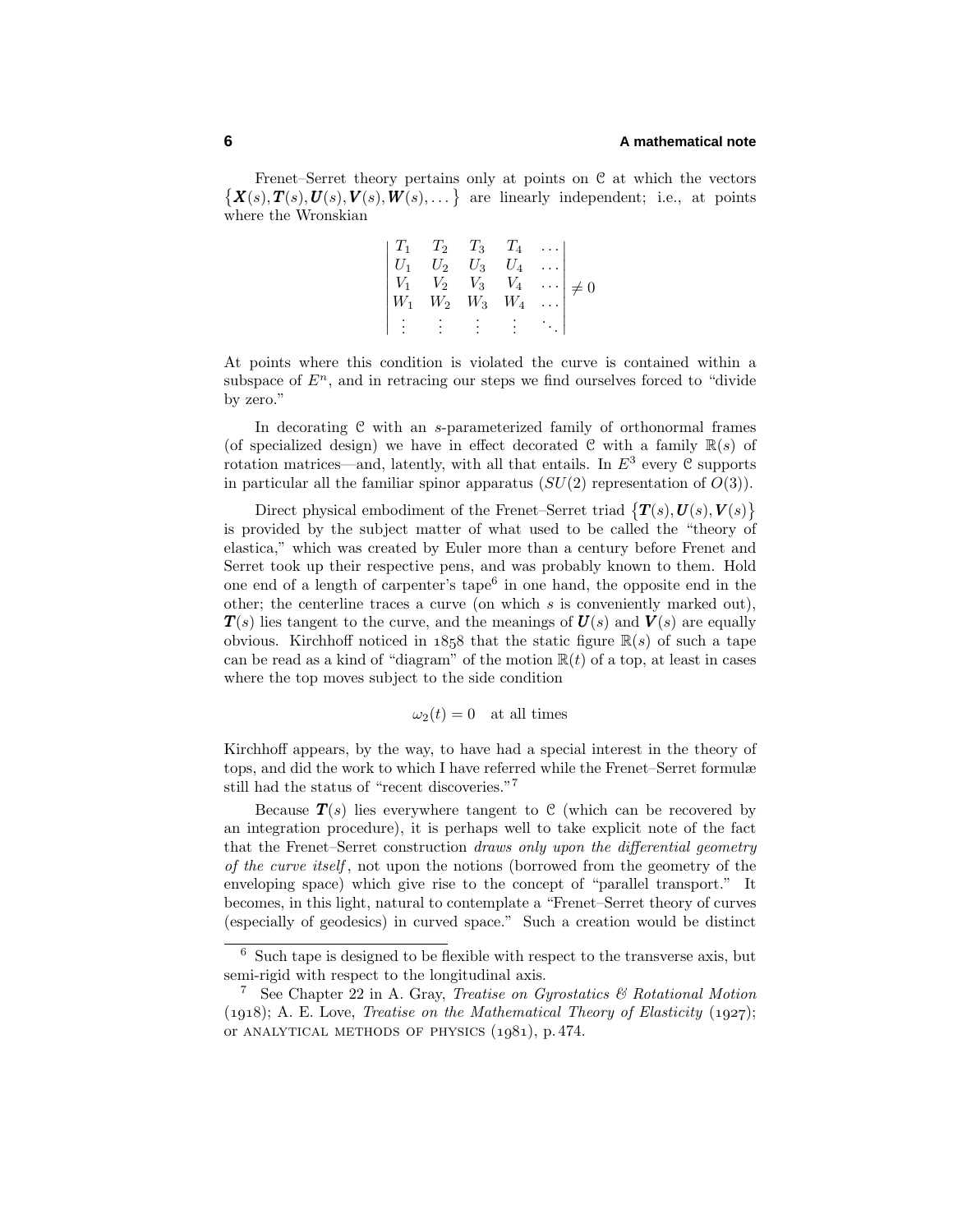#### **Kinematics 7**

from the classic theory summarized here, but something very like it can be found at work in an obscure corner of geometrical optics. An inhomogeneous medium is, from an optical point of view, a "curved manifold," with metric structure supplied bythe (scalar) index of refraction. "Rays" are, according to Fermat, geodesic with respect to that metric. In an *electromagnetic* theory of light rays the ray  $\mathcal C$  acquires decoration: attached to each point on the ray is a directional/electric/magnetic triad of orthonormal vectors  $\{T(s), E(s), B(s)\},\$ where *s* refers now not to Euclidean length but to "optical path length." One  $\text{can}$ —with labor—show<sup>8</sup> it to be an implication of Maxwell's equations that the triads which decorate anygiven rayare (with respect to the optical metric) parallel transports of one another.

**4. Kinematics**. To describe the motion of a point along a prescribed curve C or, less physically, to abandon arc-length parameterization in favor of arbitrary parameterization—one has only to write

$$
s = s(t)
$$

giving

$$
\boldsymbol{x}(t) \equiv \boldsymbol{X}(s(t))
$$

One then has (here I work from (7); i.e., in notation special to the 3-dimensional case)

$$
\dot{\boldsymbol{x}} = \dot{s}\,\mathring{\boldsymbol{X}} \\
= \dot{s}\,\mathbf{T} \tag{15.1}
$$

$$
\ddot{\mathbf{x}} = \ddot{s} \mathbf{T} + \dot{s}^2 \dot{\mathbf{T}} \n= \ddot{s} \mathbf{T} + \dot{s}^2 \kappa \mathbf{U}
$$
\n(15.2)

$$
- \partial \mathbf{1} + \partial h \mathbf{U} \tag{10.2}
$$

$$
\ddot{\boldsymbol{x}} = (\ddot{s} - \dot{s}^3 \kappa^2) \boldsymbol{T} + (3\dot{s}\ddot{s}\kappa + \dot{s}^3 \ddot{\kappa}) \boldsymbol{U} - \dot{s}^3 \kappa \tau \boldsymbol{V}
$$
(15.3)

There exists a better wayto organize this hierarchical series of calculations: Let the Frenet–Serret formula (14)—of whatever dimension—be notated

. .

$$
\mathring{\bm{F}}(s) = \mathbb{A}(s) \bm{F}(s)
$$

Then

$$
\dot{x} \text{ is the top element of } \dot{s}F \tag{16.1}
$$

$$
\ddot{x} \text{ is the top element of } \ddot{s}F + \dot{s}^2 \mathbb{A}F \tag{16.2}
$$
\n
$$
\dddot{x} \text{ is the term element of } \ddot{x}F + 2\ddot{x} \mathbb{A}F + 3\left(\mathbb{A}^2 + \mathbb{A}\right)F \tag{16.2}
$$

$$
\ddot{\mathbf{x}} \text{ is the top element of } \ddot{s} \mathbf{F} + 3\ddot{s}\dot{s}\mathbf{A}\mathbf{F} + \dot{s}^3 \{\mathbf{A}^2 + \mathbf{A}\}\mathbf{F} \tag{16.3}
$$

$$
\dddot{\mathbf{x}} \text{ is the top element of } \dddot{s} \mathbf{F} + 3(\ddot{s}\dot{s} + \ddot{s}^2)\mathbf{A}\mathbf{F} + 6\ddot{s}\dot{s}^2\left\{\mathbf{A}^2 + \mathring{\mathbf{A}}\right\}\mathbf{F} + \dot{s}^4\left\{\mathbf{A}^3 + 2\mathring{\mathbf{A}}\mathbf{A} + \mathring{\mathbf{A}}\mathring{\mathbf{A}} + \mathring{\mathbf{A}}\right\}\mathbf{F} \qquad (16.4)
$$
  
:

 $8$  For an account of the details, see my OPTICS  $(1082)$ , pp. 71–79.